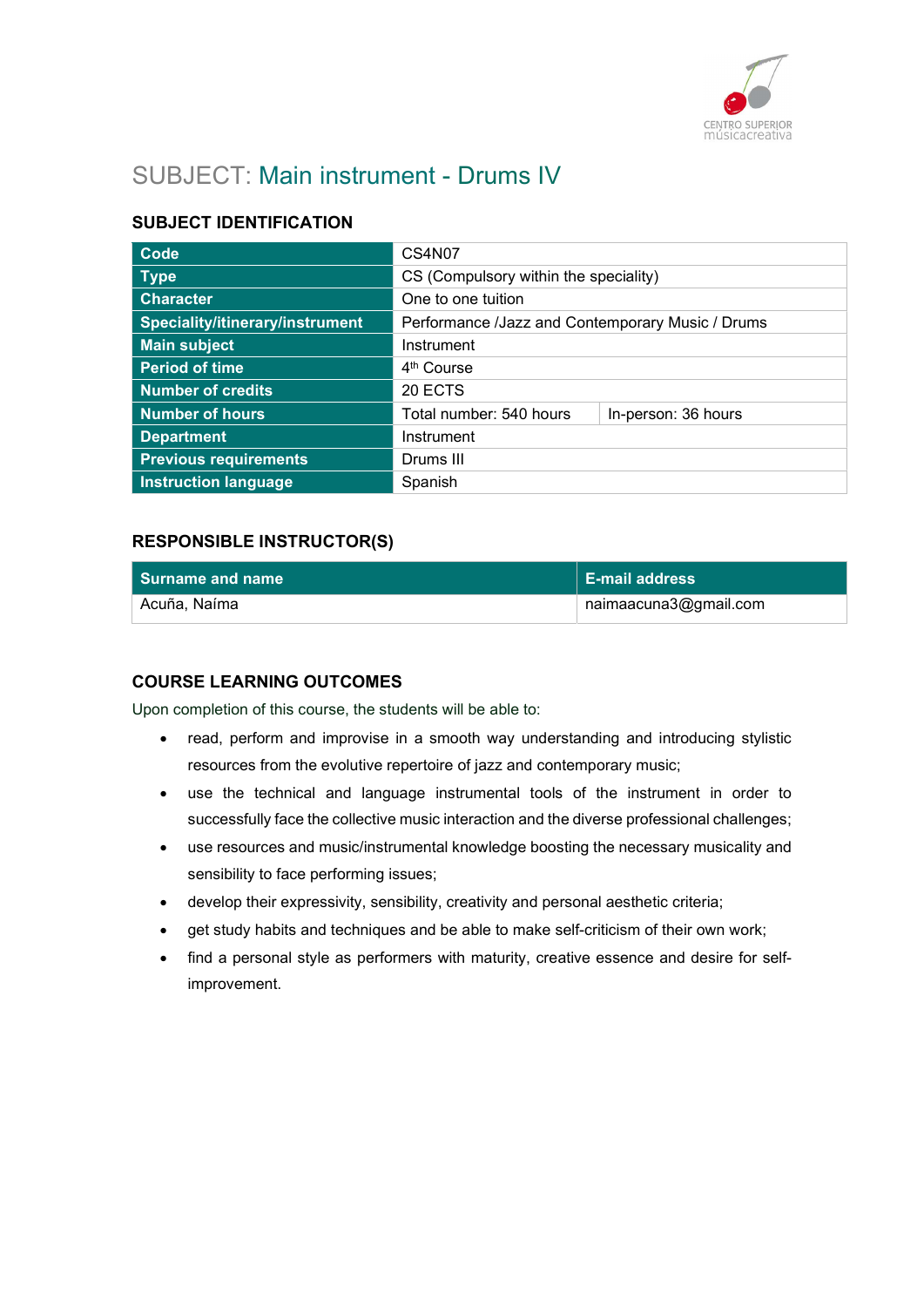

# COURSE CONTENTS

| <b>Thematic block</b>                    | <b>Theme/Repertoire</b>                                                                                                                                                                                                                                                                                                                                                                                                                                                                                                                                                                                                                                                                                                                                                            |  |
|------------------------------------------|------------------------------------------------------------------------------------------------------------------------------------------------------------------------------------------------------------------------------------------------------------------------------------------------------------------------------------------------------------------------------------------------------------------------------------------------------------------------------------------------------------------------------------------------------------------------------------------------------------------------------------------------------------------------------------------------------------------------------------------------------------------------------------|--|
| I. Technique                             | Performance of "40 American Rudiments" in half and double time<br>$\bullet$<br>Patterns /articulation patterns study (tempo, articulation and<br>$\bullet$<br>dynamics) with different accents based on the Paradiddle in 7/4<br>with snare drum and rack toms.<br>Study of 26 polyrhythm rudiments.<br>$\bullet$<br>Development of the simple paradiddle in the pyramidal<br>$\bullet$<br>polyrhythmic.<br>Technical snare drum and rack toms exercises lineal patterns.<br>$\bullet$<br>Bass drums control exercises<br>$\bullet$<br>Study of brushes in different patterns and in their use in the<br>$\bullet$<br>performance of music pieces in different styles.                                                                                                             |  |
| II. Reading and metric                   | 5/7 and 7/4 meters, performance development in different<br>styles;<br>Independence development in 3/4 and 5/4 meters;<br>Comping lines, fluid and controlled speed study in different<br>metric and styles;<br>Use of applied dynamics over 5/4 and 7/4 meters;<br>Reading of transcribed solos;<br>First-sight reading development;<br>Superimposition and displacement of basic grooves in 4/4<br>meters over other metrics;<br>Sound variations in different grooves in different metrics;<br>Contemporary jazz elements study, progressive comping;<br>$\bullet$<br>Patterns cross training study;<br>٠<br>Study of triplet placements partners;<br>Odd-meters in groove in 7/4 meters;<br>Groove studies with variations on bass drum, hi-hat and snare<br>drum in ostinato. |  |
| III. Melodic-Rhythmic<br><b>Thematic</b> | Development of melodies and solos in 5/4 and 7/4 meters<br>Practice exercises for phrasing imitating a wind instrument<br>Development of comping, melodies and solos in any bar<br>Performance of melodic reading in different metrics and styles<br>$\bullet$<br>Control and pulse in melodies;<br>Orchestration of rhythmic-melodic motives in different metrics;<br>Management of melodic-rhythmic phrasing in different metrics;<br>Displacement of motives over a pre-established comping base<br>in different metrics and styles.<br>Construction of solos in different styles                                                                                                                                                                                               |  |
| IV. Repertoire/ Style                    | Performance of music pieces related to the styles covered<br>$\bullet$<br>during the academic year.<br>Performance of the written parts mixing improvisation parts.<br>$\bullet$<br>Identification of the structure of the music piece and recognition<br>$\bullet$<br>of graphic symbols that can be included in a music piece.<br>Performance over the blocks that shape the structure of a music<br>$\bullet$<br>piece and the diversity in its performance forms in search of a<br>personal sound.                                                                                                                                                                                                                                                                             |  |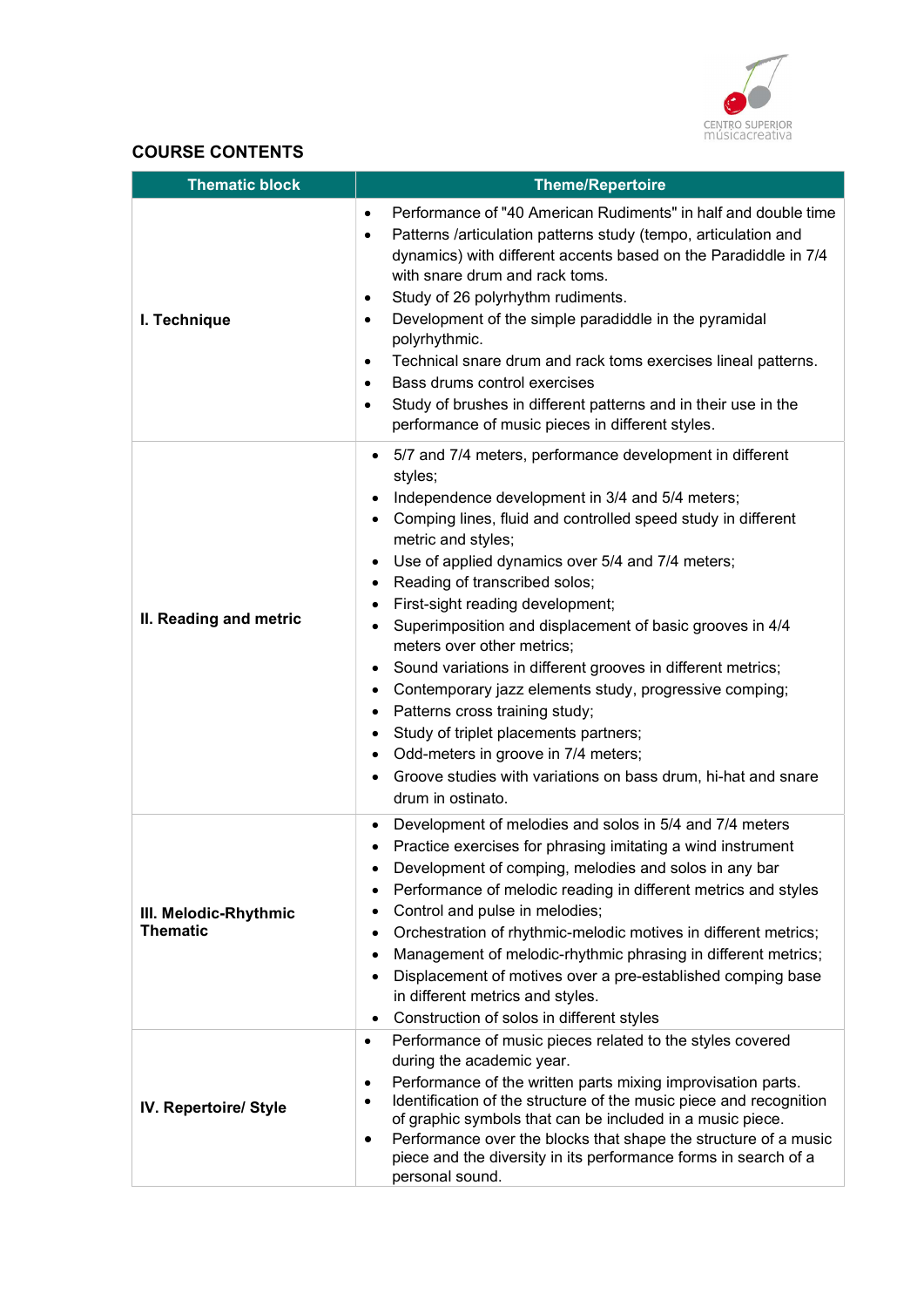

# STUDENT´S STUDY HOURS PLANNING

| <b>Activity type</b>                                           | <b>Total hours</b>   |
|----------------------------------------------------------------|----------------------|
| <b>Theoretic activities</b>                                    | 5 hours              |
| <b>Practice activities</b>                                     | 25 hours             |
| Other mandatory training activities (seminars, workshops etc.) | 2 hours              |
| <b>Test taking</b>                                             | 4 hours              |
| <b>Student self-study hours</b>                                | 484 hours            |
| <b>Practice preparation</b>                                    | 20 hours             |
| Total studying hours                                           | $36+504 = 540$ hours |

## **METHODOLOGY**

| <b>Theoretical activities</b>                                                | Theoretical/conceptual explanations and analysis of different<br>examples coming from all the most relevant music styles.                                                           |
|------------------------------------------------------------------------------|-------------------------------------------------------------------------------------------------------------------------------------------------------------------------------------|
| <b>Practical activities</b>                                                  | Practical application of what has been studied in class through<br>transcriptions, collective group intonation, performance with<br>instrument, sight-reading, rhythms composition. |
| <b>Other training mandatory</b><br>activities (workshops,<br>seminars, etc.) | Meet the Artists (MTA) sessions, concerts, Tech&Play and other<br>relevant events linked to the subject.                                                                            |

### ASSESSMENT TOOLS

| <b>Theoretical activities</b>                                                   | Participation: The students must actively participate in class, proving<br>interest and/or understanding of the content covered.<br>Continuous evaluation: The students must fulfil the requested<br>assignments during the whole academic course, proving research<br>ability and practice synthesis skills concerning theoretical concepts<br>linked to performance. |
|---------------------------------------------------------------------------------|------------------------------------------------------------------------------------------------------------------------------------------------------------------------------------------------------------------------------------------------------------------------------------------------------------------------------------------------------------------------|
|                                                                                 | Participation: The students must actively participate in class, proving<br>interest and/or understanding of the content covered.                                                                                                                                                                                                                                       |
| <b>Practical activities</b>                                                     | Continuous evaluation: The students must fulfil the requested practical<br>assignments during the whole academic course based on to team-<br>work dynamics and also prove writing and oral skills, beside<br>performing skills.                                                                                                                                        |
|                                                                                 | Performance exams: The students must take at least two exams<br>during the academic course in order to show the practical skills<br>acquired and the practical assimilation of the course contents,<br>following the tests instructions.                                                                                                                               |
| <b>Other educational mandatory</b><br>activities (workshops,<br>seminars, etc.) | Participation: The students must actively participate in the different<br>relevant events as considered by the instructor or by the degree<br>coordinators.                                                                                                                                                                                                            |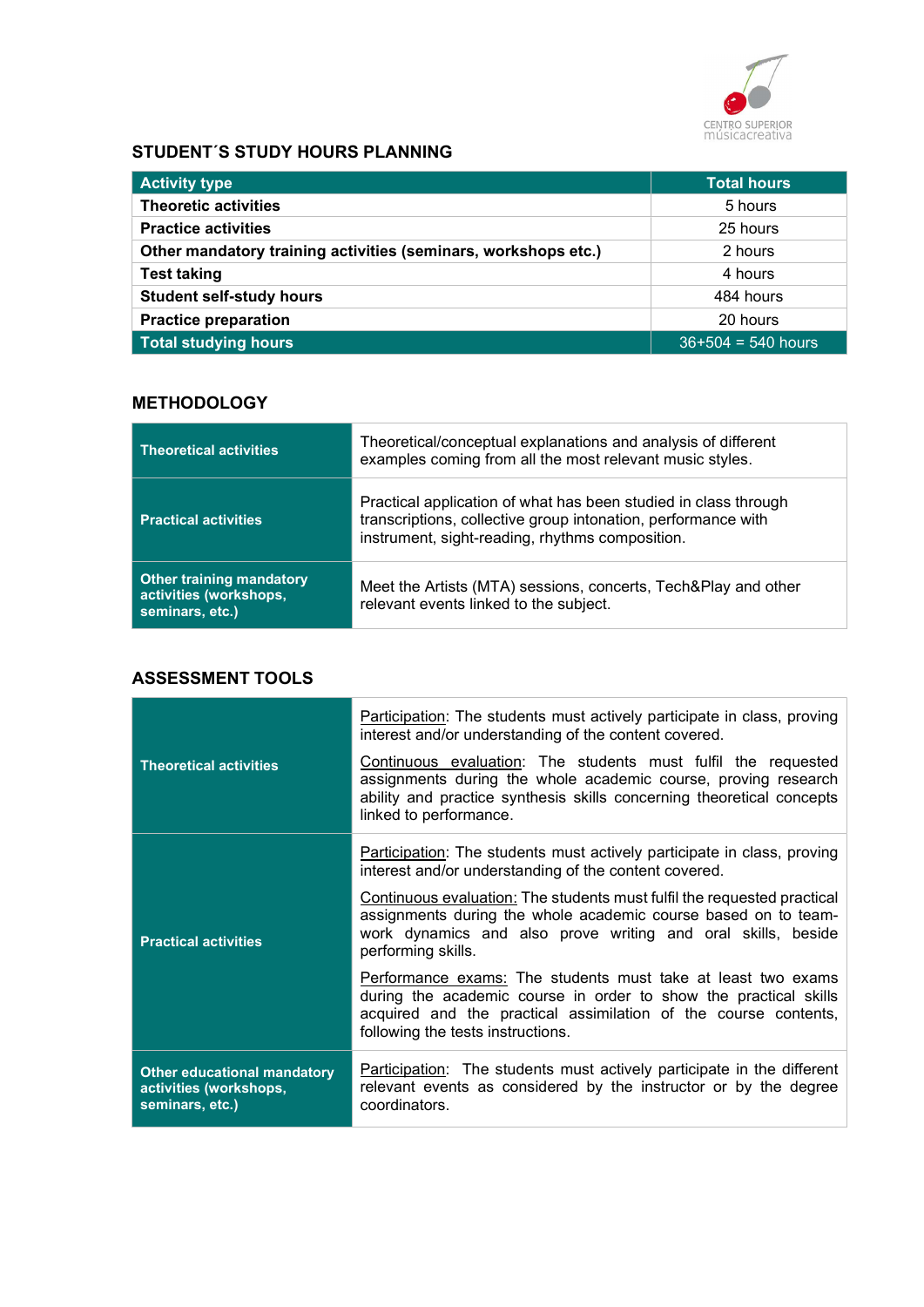

### ASSESSMENT CRITERIA

| <b>Theoretical activities</b>                                                | To reasonably apply a conceptual/theoretical framework to the<br>performance and analyse consequently examples from the most<br>relevant music styles and the corresponding performing techniques.                                                |
|------------------------------------------------------------------------------|---------------------------------------------------------------------------------------------------------------------------------------------------------------------------------------------------------------------------------------------------|
| <b>Practical activities</b>                                                  | To prove technical and performing skills through performing tests and<br>through technical, sight-reading and improvisation exercises that will<br>enable the identification of problematics and the improvement and<br>development of new tools. |
| <b>Other training mandatory</b><br>activities (workshops,<br>seminars, etc.) | To attend and participate in the relevant events for their education<br>(Meet the artists sessions, invited professors' sessions, concerts and<br>rehearsals)                                                                                     |

## GRADE DETERMINATION SYSTEM

#### Grade determination system in continuous assessment

|                       | <b>Grade percentage</b> |
|-----------------------|-------------------------|
| Continuous assessment | 20%                     |
| Mid-term exam         | 30%                     |
| Final exam            | 50%                     |
| Total                 | 100%                    |

#### Grade determination system in cases of loss of continuous assessment right

|            | <b>Grade percentage</b> |
|------------|-------------------------|
| Final exam | 80%                     |
| Total      | 80%                     |

#### Grade determination system for the extraordinary assessment call

|             | Grade percentage |
|-------------|------------------|
| Retake exam | 100%             |
| Total       | 100%             |

#### Grade determination system for students with disabilities

In principle, the grade determination system for students with disabilities will be carried out following the criteria set for the rest of the students, ensuring equal opportunities and conditions for all the students. However, if necessary, the instructor in charge will take into account the type of disability of the concerned student. Should the situation apply, the assessment conditions will be adapted in accordance to the limitations of the corresponding disability.

These considerations will be established once the concerned student enrols in the corresponding courses. For the official records, the student and/or the student representative will be requested to present the corresponding disability report for the official accreditation.

|                       | Grade percentage |
|-----------------------|------------------|
| Continuous evaluation | 20%              |
| Mid-term exam         | 30%              |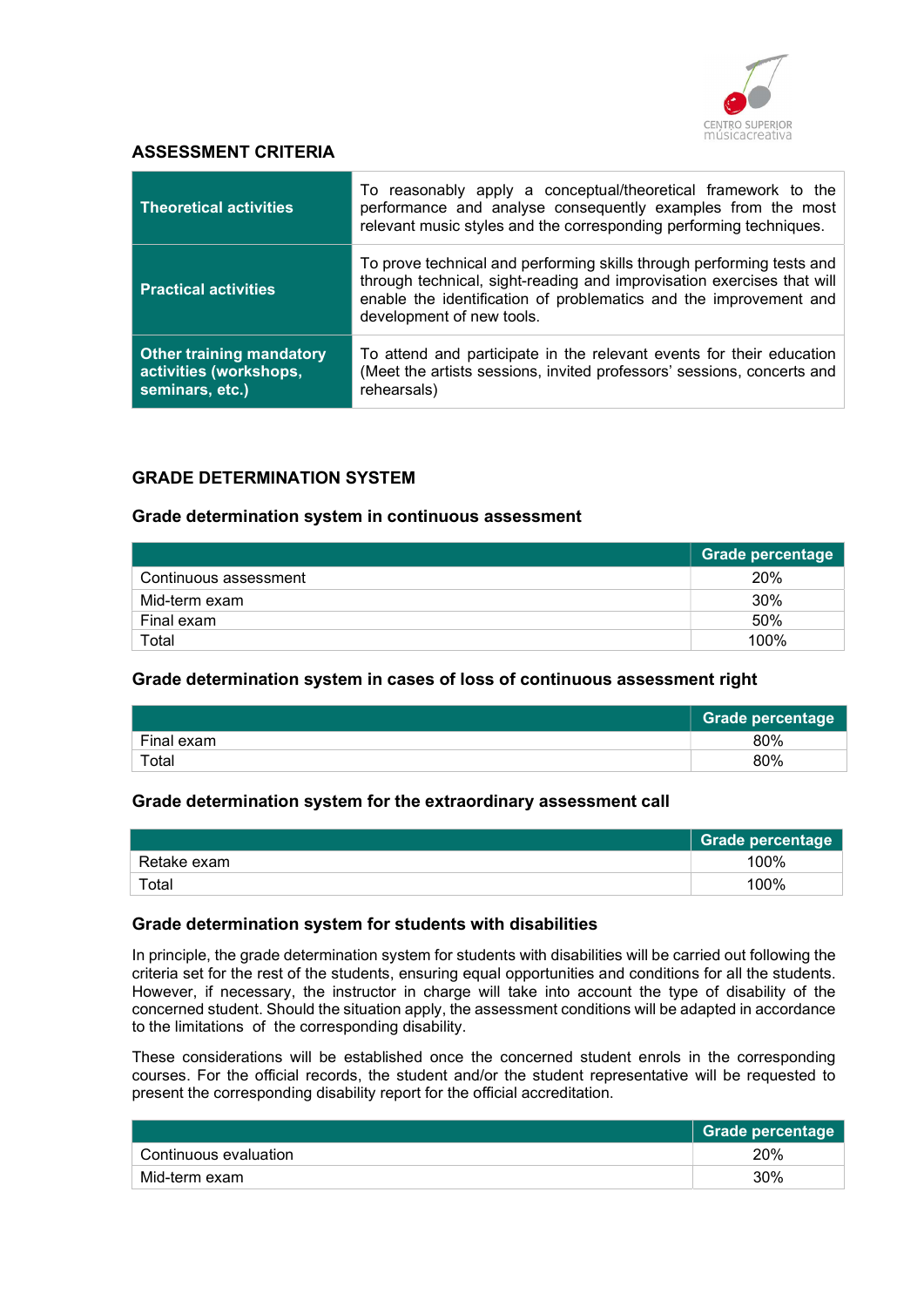

|       | .<br>.<br>$-11111$<br>. |
|-------|-------------------------|
| Ein   | 50%                     |
| Total | ገ0%                     |

# RESOURCES AND BIBLIOGRAPHY

# Online Campus https://musicacreativa.classlife.education/

| <b>Bibliography</b> |                                           |
|---------------------|-------------------------------------------|
| <b>Tittle</b>       | 26 Polyrhythm rudiments                   |
| <b>Author</b>       | Magadini, P.                              |
| <b>Publisher</b>    | Peter Magadini                            |
|                     |                                           |
| <b>Tittle</b>       | Modern Jazz Drumming                      |
| <b>Author</b>       | De Johnette, J.                           |
| <b>Publisher</b>    | <b>D.C Publications</b>                   |
|                     |                                           |
| <b>Tittle</b>       | <b>Rhythmic Illusions</b>                 |
| <b>Author</b>       | Harrison, G.                              |
| <b>Publisher</b>    | Volonté & Co.                             |
| <b>Tittle</b>       | Symetrical Sticking for the Snare Drums   |
| <b>Author</b>       |                                           |
|                     | Lockett, P.<br><b>Hudson Music</b>        |
| <b>Publisher</b>    |                                           |
| <b>Tittle</b>       | <b>Conversations in Clave</b>             |
| <b>Author</b>       | Hernández, H.                             |
| <b>Publisher</b>    | Alfred                                    |
|                     |                                           |
| <b>Tittle</b>       | Extreme Interdependence                   |
| <b>Author</b>       | Minnerman, M.                             |
| <b>Publisher</b>    | Alfred                                    |
|                     |                                           |
| <b>Tittle</b>       | A Modern Approach to Second Line Drumming |
| <b>Author</b>       | Lacinak, Ch.                              |
| <b>Publisher</b>    | Chris Lacinak                             |
|                     |                                           |
| <b>Tittle</b>       | <b>Beyond Bop Drumming</b>                |
| <b>Author</b>       | Riley, J.                                 |
| <b>Publisher</b>    | <b>Manhattan Music Publications</b>       |
|                     |                                           |
| <b>Tittle</b>       | Patterns Time Functioning                 |